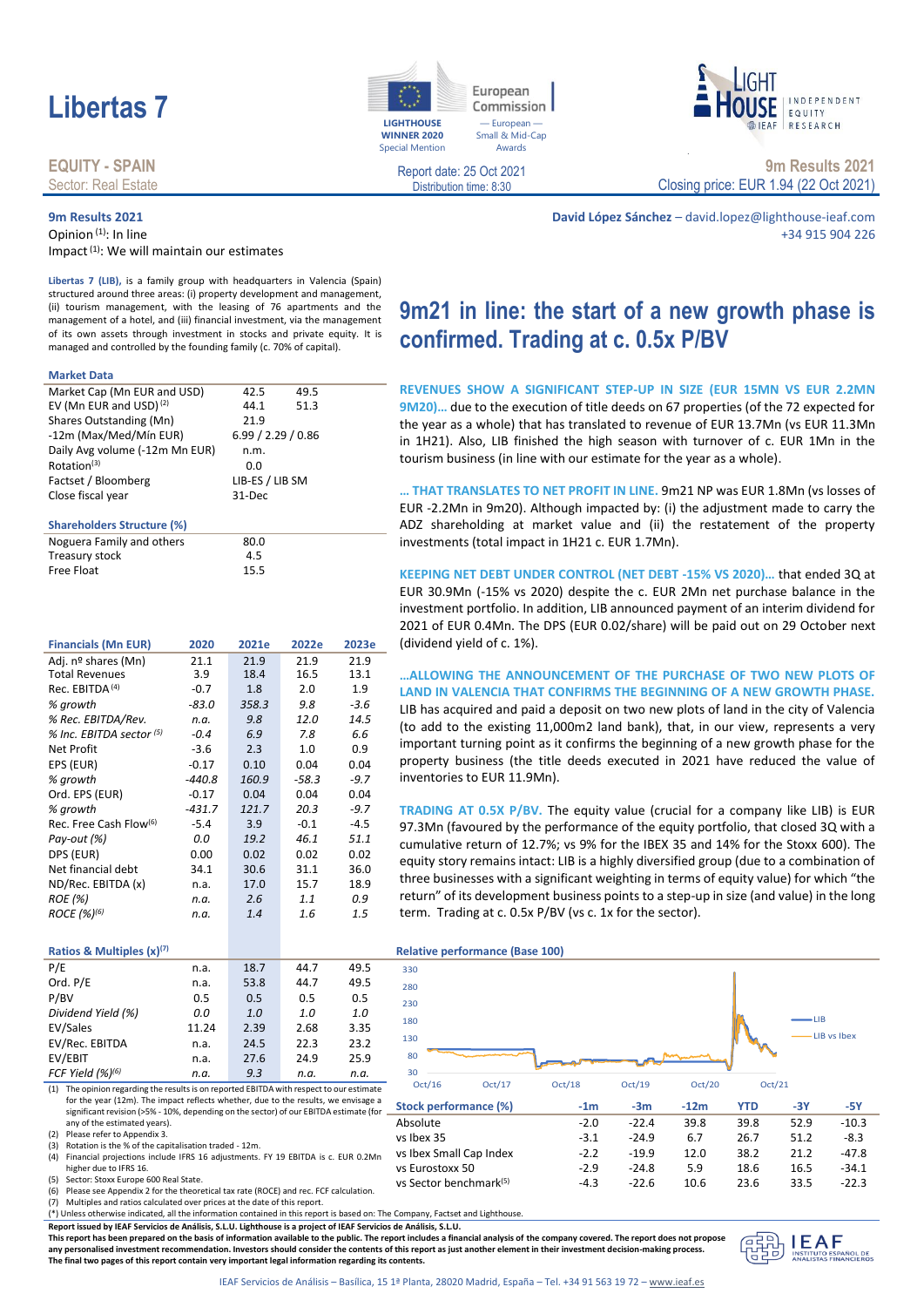

## **9m Results 2021**

### *Table 1. 9m21 Results*

|                                   | 9m <sub>21</sub> |          | 9m21 Real      |       | <b>2021e vs</b> |
|-----------------------------------|------------------|----------|----------------|-------|-----------------|
|                                   |                  |          |                |       |                 |
| <b>EUR Mn</b>                     | Real             | 9m20     | <b>vs 9m20</b> | 2021e | 2020            |
|                                   |                  |          |                |       |                 |
| <b>Total Revenues</b>             | 15.0             | 2.2      | n.a.           | 18.4  | 369.9%          |
| <b>EBITDA</b>                     | 2.9              | $-1.6$   | 277.1%         | 1.8   | 268.7%          |
| EBITDA/Revenues                   | 19.3%            | $-73.1%$ | 92.4 p.p.      | 9.8%  | 36.9 p.p.       |
| <b>EBIT</b>                       | 2.7              | $-1.9$   | 244.1%         | 1.6   | 226.1%          |
| <b>NP</b>                         | 1.8              | $-2.2$   | 179.9%         | 2.3   | 163.3%          |
| <b>Ordinary NP1</b>               | 0.0              | $-1.3$   | 98.8%          | 0.8   | 122.6%          |
| Net Debt                          | 30.9             | 36.4     | $-15.0%$       | 30.6  | $-10%$          |
| Book value                        | 97.3             | 87.9     | 10.7%          |       |                 |
| Investment Portfolio <sup>2</sup> | 53.1             | 46.1     | 15.2%          |       |                 |
| Product for sale                  | 4.0              | 11.2     | $-64.3%$       |       |                 |

Note 1: Ordinary Net profit adjusted to strip out the extraordinary impact of: (i) the adjustment made to record the Adolfo Domínguez (ADZ) shareholding at market value now it is no longer an associate (EUR 0.8Mn) and (ii) the restatement of the property investments (EUR 0.9Mn). Total impact in 1H21 EUR 1.7Mn.

Note 2: Invesment portfolio at market value.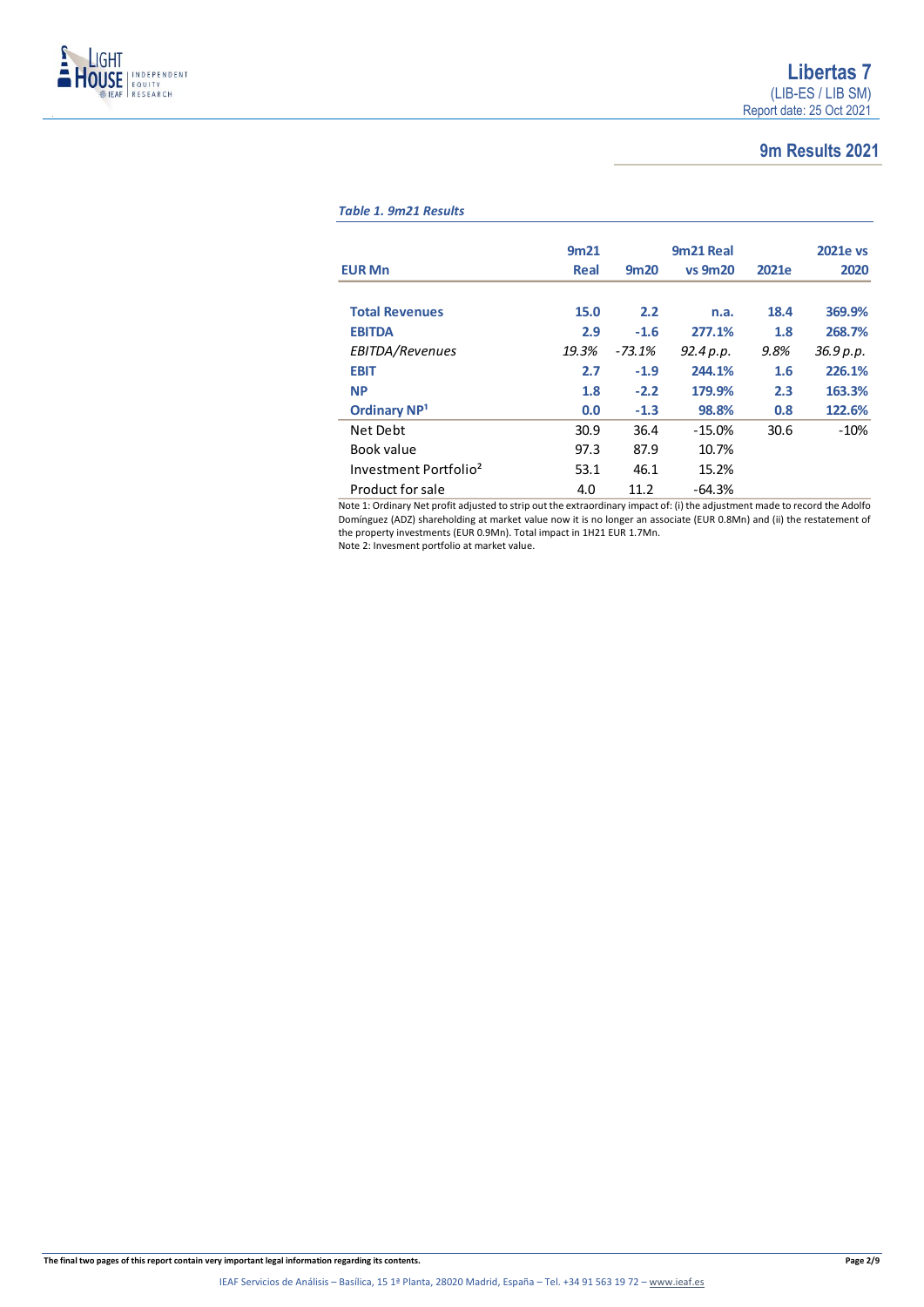

## **Valuation inputs**

### *Inputs for the DCF Valuation Approach*

|                                | 2021e | 2022e                              | 2023e | <b>Terminal</b><br>Value $(1)$ |                  |            |
|--------------------------------|-------|------------------------------------|-------|--------------------------------|------------------|------------|
| Free Cash Flow "To the Firm"   | 4.9   | 0.5                                | (3.9) | n.a.                           |                  |            |
| <b>Market Cap</b>              | 42.5  | At the date of this report         |       |                                |                  |            |
| <b>Net financial debt</b>      | 30.9  | Debt net of Cash (9m Results 2021) |       |                                |                  |            |
|                                |       |                                    |       |                                | <b>Best Case</b> | Worst Case |
| Cost of Debt                   | 1.6%  | Net debt cost                      |       |                                | 1.4%             | 1.9%       |
| Tax rate (T)                   | 20.0% | T (Normalised tax rate)            |       | $=$                            | $=$              |            |
| Net debt cost                  | 1.3%  | $Kd = Cost of Net Det * (1-T)$     |       |                                | 1.1%             | 1.5%       |
| Risk free rate (rf)            | 0.5%  | Rf (10y Spanish bond yield)        |       |                                | $\equiv$         | $=$        |
| Equity risk premium            | 9.0%  | R (own estimate)                   |       |                                | 8.5%             | 9.5%       |
| Beta (B)                       | 1.2   | B (own estimate)                   |       |                                | 1.1              | 1.3        |
| <b>Cost of Equity</b>          | 11.3% | $Ke = Rf + (R * B)$                |       |                                | 9.9%             | 12.9%      |
| Equity / (Equity + Net Debt)   | 57.9% | E (Market Cap as equity value)     |       |                                | $=$              | $\equiv$   |
| Net Debt / (Equity + Net Debt) | 42.1% | D                                  |       |                                | =                | $=$        |
| <b>WACC</b>                    | 7.1%  | $WACC = Kd * D + Ke * E$           |       |                                | 6.2%             | 8.1%       |
| G "Fair"                       | 2.0%  |                                    |       |                                | 2.0%             | 1.5%       |

(1) The terminal value calculated beyond the last FCF estimate does not reflect the company's growth potential (positive/negative) at the date of publication of this report.

### *Inputs for the Multiples Valuation Approach*

| Company                | <b>Ticker</b><br>Factset | Mkt. Cap | <b>P/E 21e</b> | <b>EPS</b><br>21e-23e | <b>EV/EBITDA</b><br>21e | <b>EBITDA</b><br>21e-23e | <b>EV/Sales</b><br>21e | <b>Revenues</b><br>21e-23e | <b>EBITDA/Sales</b><br>21e | <b>FCF Yield</b><br>21e | <b>FCF</b><br>21e-23e |
|------------------------|--------------------------|----------|----------------|-----------------------|-------------------------|--------------------------|------------------------|----------------------------|----------------------------|-------------------------|-----------------------|
| Metrovacesa            | MVC-ES                   | 1,075.4  | 58.4           | 60.4%                 | 29.3                    | 35.5%                    | 2.8                    | 19.8%                      | 9.4%                       | 5.4%                    | 85.4%                 |
| Aedas Homes            | AEDAS-ES                 | 1,116.3  | 11.2           | 19.2%                 | 9.2                     | 17.1%                    | 1.8                    | 15.7%                      | 19.2%                      | n.a.                    | n.a.                  |
| Neinor Homes           | HOME-ES                  | 871.9    | 8.2            | $-1.3%$               | 6.1                     | $-0.5%$                  | 1.0                    | $-3.5%$                    | 17.3%                      | n.a.                    | 55.1%                 |
| Insur                  | <b>ISUR-ES</b>           | 151.2    | 15.6           | 24.0%                 | 15.0                    | 11.8%                    | 3.0                    | 4.9%                       | 20.0%                      | n.a.                    | 87.1%                 |
| <b>Real estate</b>     |                          |          | 23.3           | 25.6%                 | 14.9                    | 16.0%                    | 2.1                    | 9.2%                       | 16.5%                      | 5.4%                    | 75.9%                 |
| Playa Hotels & Resorts | PLYA-US                  | 1,183.0  | n.a.           | 61.2%                 | 29.3                    | 63.6%                    | 4.5                    | 20.3%                      | 15.2%                      | 6.7%                    | $-8.8%$               |
| PPHE Hotel Group       | PPH-GB                   | 679.1    | n.a.           | 53.6%                 | n.a.                    | n.a.                     | 8.1                    | 52.8%                      | 7.8%                       | n.a.                    | 51.2%                 |
| Pierre et Vacances     | VAC-FR                   | 96.1     | n.a.           | n.a.                  | n.a.                    | n.a.                     | 3.8                    | 24.6%                      | n.a.                       | n.a.                    | n.a.                  |
| <b>Tourism</b>         |                          |          | n.a.           | 57.4%                 | 29.3                    | 63.6%                    | 5.5                    | 32.6%                      | 11.5%                      | 6.7%                    | 21.2%                 |
| <b>LIB</b>             | LIB-ES                   | 42.5     | 18.7           | $-38.6%$              | 24.5                    | 2.9%                     | 2.4                    | $-15.5%$                   | 9.8%                       | 9.3%                    | $-77.2%$              |

### *Free Cash Flow sensitivity analysis (2022e)*

### **A) Rec. EBITDA and EV/EBITDA sensitivity to changes in EBITDA/Sales**

| <b>Scenario</b> | <b>EBITDA/Sales 22e</b> | <b>EBITDA 22e</b> | EV/EBITDA 22e |
|-----------------|-------------------------|-------------------|---------------|
| <b>Max</b>      | 13.2%                   | 2.2               | 20.3x         |
| <b>Central</b>  | 12.0%                   | 2.0               | 22.3x         |
| <b>Min</b>      | 10.8%                   | 1.8               | 24.8x         |

### **B) Rec. FCF and Rec. FCF - Yield sensitivity to changes in EBITDA and CAPEX/sales**

| <b>Rec. FCF EUR Mn</b> |       | <b>CAPEX/Sales 22e</b> |       |  |                |      |                    |
|------------------------|-------|------------------------|-------|--|----------------|------|--------------------|
| <b>EBITDA 22e</b>      | 1.8%  | 2.0%                   | 2.2%  |  | Scenario       |      | Rec. FCF/Yield 22e |
| 2.2                    | 0.2   | 0.1                    | 0.1   |  | <b>Max</b>     | 0.4% | 0.3%               |
| 2.0                    | (0.0) | (0.1)                  | (0.1) |  | <b>Central</b> | n.a. | n.a.               |
| 1.8                    | (0.2) | (0.3)                  | (0.3) |  | <b>Min</b>     | n.a. | n.a.               |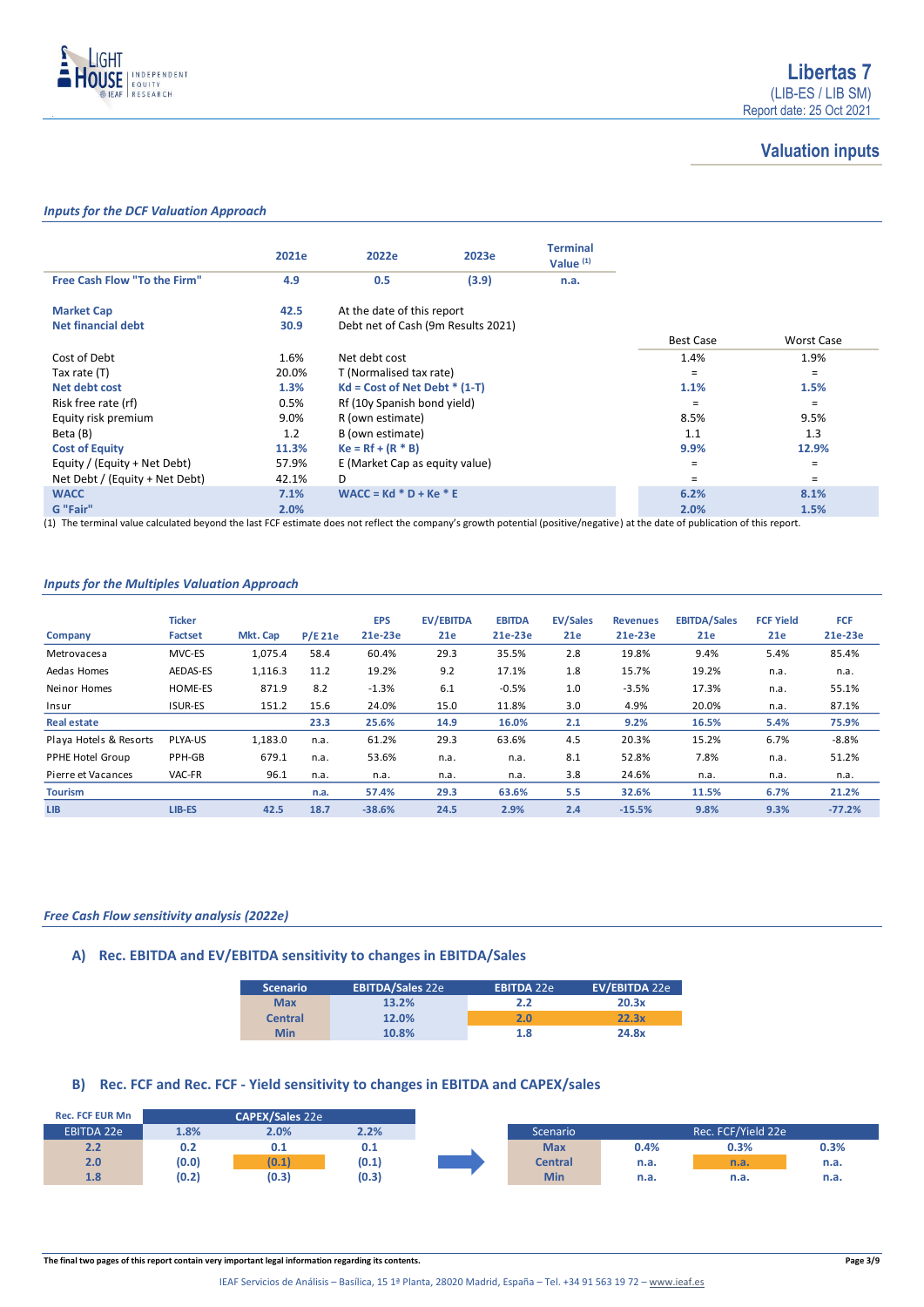

# Appendix 1. Financial Projections<sup>(1)</sup>

| <b>Balance Sheet (EUR Mn)</b>                            | 2016                     | 2017                     | 2018                     | 2019                     | 2020                     | 2021e                    | 2022e                    | 2023e                    |          |             |
|----------------------------------------------------------|--------------------------|--------------------------|--------------------------|--------------------------|--------------------------|--------------------------|--------------------------|--------------------------|----------|-------------|
| Intangible assets                                        | 0.1                      | 0.1                      | 0.1                      | 2.0                      | 2.2                      | 2.2                      | 2.2                      | 2.2                      |          |             |
| <b>Fixed assets</b>                                      | 26.0                     | 34.1                     | 36.3                     | 38.6                     | 38.0                     | 39.3                     | 39.6                     | 39.8                     |          |             |
| <b>Other Non Current Assets</b>                          | 34.8                     | 34.4                     | 35.4                     | 35.3                     | 36.8                     | 36.8                     | 36.8                     | 36.8                     |          |             |
| <b>Financial Investments</b>                             | 65.2                     | 60.8                     | 52.5                     | 53.6                     | 43.3                     | 44.3                     | 44.4                     | 44.5                     |          |             |
| Goodwill & Other Intangilbles                            | 5.6                      | 0.6                      | 0.6                      | 0.6                      | 0.6                      | 0.6                      | 0.6                      | 0.6                      |          |             |
| Current assets                                           | 12.8                     | 13.6                     | 15.4                     | 16.7                     | 22.0                     | 17.1                     | 18.4                     | 23.1                     |          |             |
| <b>Total assets</b>                                      | 144.4                    | 143.5                    | 140.2                    | 146.7                    | 143.0                    | 140.2                    | 141.9                    | 146.9                    |          |             |
| Equity                                                   | 95.7                     | 96.4                     | 91.9                     | 96.1                     | 87.9                     | 89.7                     | 90.2                     | 90.6                     |          |             |
| <b>Minority Interests</b>                                | $\blacksquare$           | $\blacksquare$           | $\overline{\phantom{a}}$ | $\overline{\phantom{a}}$ | $\overline{\phantom{a}}$ | $\overline{\phantom{a}}$ | $\overline{\phantom{a}}$ | $\blacksquare$           |          |             |
| Provisions & Other L/T Liabilities                       | 9.3                      | 11.0                     | 11.7                     | 13.4                     | 13.4                     | 13.4                     | 13.4                     | 13.4                     |          |             |
| <b>Other Non Current Liabilities</b>                     | $\overline{\phantom{a}}$ | $\overline{\phantom{a}}$ | $\overline{\phantom{a}}$ | 2.1                      | 2.2                      | 2.2                      | 2.2                      | 2.2                      |          |             |
| Net financial debt                                       | 37.8                     | 35.1                     | 34.5                     | 31.3                     | 34.1                     | 30.6                     | 31.1                     | 36.0                     |          |             |
| <b>Current Liabilities</b>                               | 1.7                      | 1.1                      | 2.1                      | 3.8                      | 5.4                      | 4.3                      | 5.0                      | 4.7                      |          |             |
| <b>Equity &amp; Total Liabilities</b>                    | 144.4                    | 143.5                    | 140.2                    | 146.7                    | 143.0                    | 140.2                    | 141.9                    | 146.9                    |          |             |
|                                                          |                          |                          |                          |                          |                          |                          |                          |                          |          | <b>CAGR</b> |
| P&L (EUR Mn)                                             | 2016                     | 2017                     | 2018                     | 2019                     | 2020                     | 2021e                    | 2022e                    | 2023e                    | 16-20    | 20-23e      |
| <b>Total Revenues</b>                                    | 9.1                      | 7.9                      | 5.0                      | 5.6                      | 3.9                      | 18.4                     | 16.5                     | 13.1                     | $-19.0%$ | 49.7%       |
| <b>Total Revenues growth</b>                             | 11.2%                    | $-13.1%$                 | $-37.1%$                 | 11.4%                    | $-29.4%$                 | 369.9%                   | $-10.6%$                 | $-20.2%$                 |          |             |
| COGS                                                     | (1.9)                    | (0.8)                    | (1.1)                    | (1.4)                    | (1.4)                    | (12.6)                   | (10.3)                   | (7.0)                    |          |             |
| <b>Gross Margin</b>                                      | 7.3                      | 7.2                      | 3.9                      | 4.2                      | 2.5                      | 5.9                      | 6.1                      | 6.1                      | $-23.1%$ | 34.1%       |
| Gross Margin/Revenues                                    | 79.5%                    | 90.3%                    | 77.4%                    | 75.4%                    | 64.7%                    | 31.8%                    | 37.2%                    | 46.5%                    |          |             |
| <b>Personnel Expenses</b>                                | (1.5)                    | (1.5)                    | (1.7)                    | (2.2)                    | (1.7)                    | (1.9)                    | (2.0)                    | (2.0)                    |          |             |
| <b>Other Operating Expenses</b>                          | (0.7)                    | (1.6)                    | (2.3)                    | (2.4)                    | (1.5)                    | (2.1)                    | (2.2)                    | (2.2)                    |          |             |
| <b>Recurrent EBITDA</b><br>Recurrent EBITDA growth       | 5.1<br>76.3%             | 4.0<br>$-20.3%$          | (0.2)                    | (0.4)<br>$-128.5%$       | (0.7)<br>$-83.0%$        | 1.8<br>358.3%            | 2.0<br>9.8%              | 1.9                      | $-20.9%$ | 67.9%       |
| Rec. EBITDA/Revenues                                     | 55.6%                    | 51.0%                    | $-104.1%$<br>n.a.        | n.a.                     | n.a.                     | 9.8%                     | 12.0%                    | $-3.6%$<br>14.5%         |          |             |
| Restructuring Expense & Other non-rec.                   | (0.5)                    | (0.7)                    | 0.2                      | 0.0                      | (0.4)                    | $\qquad \qquad -$        | $\overline{\phantom{a}}$ |                          |          |             |
| <b>EBITDA</b>                                            | 4.6                      | 3.3                      | (0.0)                    | (0.4)                    | (1.1)                    | 1.8                      | 2.0                      | 1.9                      | $-22.2%$ | 55.9%       |
| Depreciation & Provisions                                | 2.5                      | 0.5                      | (0.0)                    | 0.1                      | (0.0)                    | (0.0)                    | (0.0)                    | (0.0)                    |          |             |
| Capitalized Expense                                      | $\overline{\phantom{a}}$ | $\blacksquare$           | $\overline{\phantom{a}}$ | $\overline{\phantom{a}}$ | $\overline{\phantom{a}}$ | $\overline{\phantom{a}}$ | $\overline{\phantom{a}}$ | $\overline{\phantom{a}}$ |          |             |
| Rentals (IFRS 16 impact)                                 | $\blacksquare$           | $\overline{\phantom{a}}$ | $\overline{\phantom{a}}$ | (0.2)                    | (0.2)                    | (0.2)                    | (0.2)                    | (0.2)                    |          |             |
| <b>EBIT</b>                                              | 7.1                      | 3.8                      | (0.0)                    | (0.5)                    | (1.3)                    | 1.6                      | 1.8                      | 1.7                      | $-21.5%$ | 49.5%       |
| <b>EBIT growth</b>                                       | n.a.                     | $-46.3%$                 | $-100.4%$                | n.a.                     | $-163.9%$                | 226.1%                   | 11.0%                    | $-4.0%$                  |          |             |
| <b>EBIT/Revenues</b>                                     | 77.2%                    | 47.7%                    | n.a.                     | n.a.                     | n.a.                     | 8.7%                     | 10.8%                    | 12.9%                    |          |             |
| Impact of Goodwill & Others                              | $\overline{\phantom{a}}$ | $\overline{\phantom{a}}$ | 3.3                      | 2.5                      | (0.1)                    | $\overline{\phantom{a}}$ | $\overline{\phantom{a}}$ | $\overline{\phantom{a}}$ |          |             |
| Net Financial Result                                     | (2.1)                    | (0.7)                    | (0.6)                    | (0.6)                    | (0.9)                    | (0.7)<br>0.1             | (0.7)<br>0.1             | (0.7)<br>0.1             |          |             |
| Income by the Equity Method<br><b>Ordinary Profit</b>    | (0.7)<br>4.3             | (1.6)<br>1.5             | (1.7)<br>1.0             | 0.1<br>1.5               | (1.7)<br>(3.9)           | 1.0                      | $1.2$                    | 1.1                      | $-30.6%$ | 31.6%       |
| <b>Ordinary Profit Growth</b>                            | 142.7%                   | $-65.8%$                 | $-31.3%$                 | 48.7%                    | $-360.3%$                | 125.5%                   | 20.3%                    | $-9.7%$                  |          |             |
| <b>Extraordinary Results</b>                             |                          | $\overline{\phantom{a}}$ | $\overline{\phantom{a}}$ | $\blacksquare$           | $\overline{\phantom{a}}$ | 1.9                      | $\overline{\phantom{a}}$ | $\overline{\phantom{a}}$ |          |             |
| <b>Profit Before Tax</b>                                 | 4.3                      | 1.5                      | 1.0                      | 1.5                      | (3.9)                    | 2.8                      | $1.2$                    | 1.1                      | $-30.6%$ | 31.6%       |
| <b>Tax Expense</b>                                       | (3.3)                    | (1.0)                    | (0.9)                    | (0.4)                    | 0.3                      | (0.6)                    | (0.2)                    | (0.2)                    |          |             |
| Effective Tax Rate                                       | 78.3%                    | 65.7%                    | 86.2%                    | 28.8%                    | n.a.                     | 20.0%                    | 20.0%                    | 20.0%                    |          |             |
| <b>Minority Interests</b>                                | $\overline{\phantom{a}}$ | $\overline{\phantom{a}}$ | $\overline{\phantom{a}}$ |                          |                          |                          | $\overline{\phantom{a}}$ |                          |          |             |
| <b>Discontinued Activities</b>                           | $\overline{\phantom{a}}$ | $\overline{\phantom{a}}$ | $\overline{\phantom{a}}$ | $\overline{\phantom{a}}$ | $\overline{\phantom{a}}$ | $\overline{\phantom{a}}$ | $\overline{\phantom{a}}$ |                          |          |             |
| <b>Net Profit</b>                                        | 0.9                      | 0.5                      | 0.1                      | 1.1                      | (3.6)                    | 2.3                      | 1.0                      | 0.9                      | $-55.9%$ | 30.8%       |
| Net Profit growth                                        | $-20.7%$                 | $-46.0%$                 | $-72.5%$                 | 669.2%                   | $-440.8%$                | 163.3%                   | $-58.3%$                 | -9.7%                    |          |             |
| <b>Ordinary Net Profit</b><br>Ordinary Net Profit growth | 3.3<br>292.5%            | 1.5<br>$-54.2%$          | 0.6<br>$-61.3%$          | 1.1<br>79.4%             | (3.5)<br>-431.8%         | 0.8<br>122.6%            | 1.0<br>20.3%             | 0.9<br>-9.7%             | $-32.2%$ | 30.9%       |
|                                                          |                          |                          |                          |                          |                          |                          |                          |                          |          |             |
|                                                          |                          |                          |                          |                          |                          |                          |                          |                          |          | <b>CAGR</b> |
| <b>Cash Flow (EUR Mn)</b>                                | 2016                     | 2017                     | 2018                     | 2019                     | 2020                     | 2021e                    | 2022e                    | 2023e                    | 16-20    | 20-23e      |
| <b>Recurrent EBITDA</b>                                  |                          |                          |                          |                          |                          | 1.8                      | 2.0                      | 1.9                      | $-20.9%$ | 67.9%       |
| Rentals (IFRS 16 impact)                                 |                          |                          |                          |                          |                          | (0.2)                    | (0.2)                    | (0.2)                    |          |             |
| <b>Working Capital Increase</b>                          |                          |                          |                          |                          |                          | 3.8                      | (0.6)                    | (5.0)                    |          |             |
| <b>Recurrent Operating Cash Flow</b><br><b>CAPEX</b>     |                          |                          |                          |                          |                          | 5.5<br>(0.3)             | $1.2$<br>(0.3)           | $-3.3$<br>(0.3)          | $-27.0%$ | 10.6%       |
| Net Financial Result affecting the Cash Flow             |                          |                          |                          |                          |                          | (0.7)                    | (0.7)                    | (0.7)                    |          |             |
| <b>Tax Expense</b>                                       |                          |                          |                          |                          |                          | (0.6)                    | (0.2)                    | (0.2)                    |          |             |
| <b>Recurrent Free Cash Flow</b>                          |                          |                          |                          |                          |                          | 3.9                      | (0.1)                    | (4.5)                    | $-47.5%$ | 6.0%        |
| Restructuring Expense & Other non-rec.                   |                          |                          |                          |                          |                          | $\overline{\phantom{a}}$ | $\overline{\phantom{a}}$ |                          |          |             |
| - Acquisitions / + Divestures of assets                  |                          |                          |                          |                          |                          | $\overline{\phantom{a}}$ | $\overline{\phantom{a}}$ | $\overline{\phantom{a}}$ |          |             |
| Extraordinary Inc./Exp. Affecting Cash Flow              |                          |                          |                          |                          |                          | $\overline{\phantom{a}}$ | $\overline{\phantom{a}}$ | $\overline{\phantom{a}}$ |          |             |
| <b>Free Cash Flow</b>                                    |                          |                          |                          |                          |                          | 3.9                      | (0.1)                    | (4.5)                    | $-37.7%$ | $-4.5%$     |
| Capital Increase                                         |                          |                          |                          |                          |                          | $\overline{\phantom{a}}$ | $\overline{\phantom{a}}$ | $\overline{\phantom{a}}$ |          |             |
| Dividends                                                |                          |                          |                          |                          |                          | (0.4)                    | (0.4)                    | (0.4)                    |          |             |
| <b>Net Debt Variation</b>                                |                          |                          |                          |                          |                          | (3.5)                    | 0.5                      | 4.9                      |          |             |

Note 1: Financial projections include IFRS 16 adjustments. FY 19 EBITDA is c. EUR 0.2Mn higher due to IFRS 16.

**The final two pages of this report contain very important legal information regarding its contents. Page 4/9**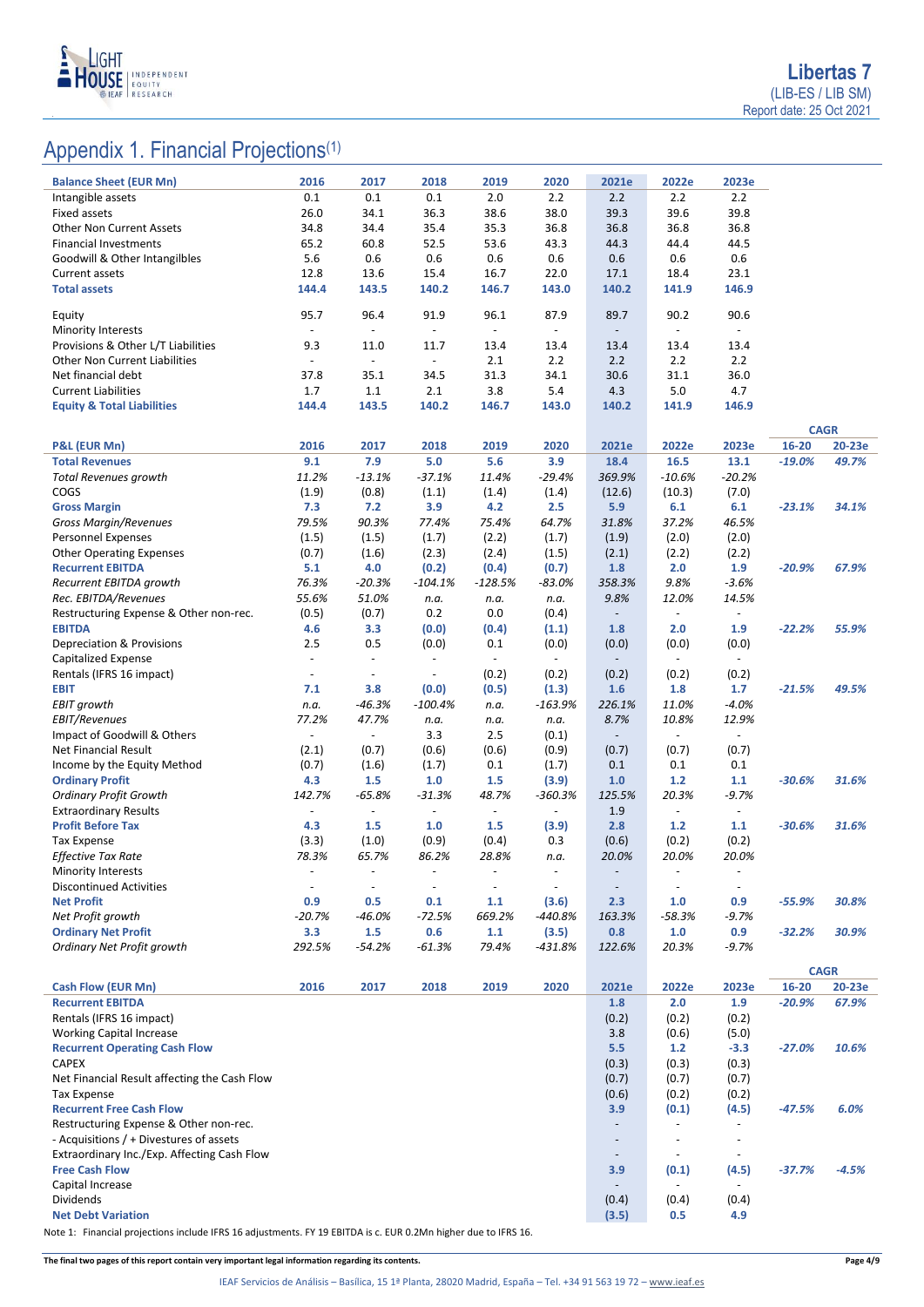

|                                                           |                          |                          |                          |                          |                          |                          |                          | <b>CAGR</b>          |         |
|-----------------------------------------------------------|--------------------------|--------------------------|--------------------------|--------------------------|--------------------------|--------------------------|--------------------------|----------------------|---------|
| A) Cash Flow Analysis (EUR Mn)                            | 2017                     | 2018                     | 2019                     | 2020                     | 2021e                    | 2022e                    | 2023e                    | 17-20                | 20-23e  |
| <b>Recurrent EBITDA</b>                                   | 4.0                      | (0.2)                    | (0.4)                    | (0.7)                    | 1.8                      | 2.0                      | 1.9                      | $-29.5%$             | 67.9%   |
| Recurrent EBITDA growth                                   | $-20.3%$                 | $-104.1%$                | $-128.5%$                | $-83.0%$                 | 358.3%                   | 9.8%                     | $-3.6%$                  |                      |         |
| Rec. EBITDA/Revenues                                      | 51.0%                    | n.a.                     | n.a.                     | n.a.                     | 9.8%                     | 12.0%                    | 14.5%                    |                      |         |
| - Rentals (IFRS 16 impact)                                | $\overline{\phantom{a}}$ | $\overline{\phantom{a}}$ | (0.2)                    | (0.2)                    | (0.2)                    | (0.2)                    | (0.2)                    |                      |         |
| +/- Working Capital increase                              | (1.4)                    | (0.7)                    | 0.5                      | (3.7)                    | 3.8                      | (0.6)                    | (5.0)                    |                      |         |
| = Recurrent Operating Cash Flow                           | 2.6                      | (0.9)                    | (0.1)                    | (4.6)                    | 5.5                      | $1.2$                    | (3.3)                    | $-55.6%$             | 10.6%   |
| Rec. Operating Cash Flow growth                           | $-66.0%$                 | -134.6%                  | 88.5%                    | n.a.                     | 218.1%                   | $-78.6%$                 | -382.0%                  |                      |         |
| Rec. Operating Cash Flow / Sales                          | 33.0%                    | n.a.                     | n.a.                     | n.a.                     | 29.7%                    | 7.1%                     | n.a.                     |                      |         |
| - CAPEX                                                   | (0.2)                    | (0.2)                    | (0.1)                    | (0.3)                    | (0.3)                    | (0.3)                    | (0.3)                    |                      |         |
| - Net Financial Result affecting Cash Flow                | (0.7)                    | (0.7)                    | (0.7)                    | (0.7)                    | (0.7)                    | (0.7)                    | (0.7)                    |                      |         |
| - Taxes                                                   | (1.0)                    | (0.9)                    | (0.4)                    | 0.3                      | (0.6)                    | (0.2)                    | (0.2)                    |                      |         |
| = Recurrent Free Cash Flow                                | 0.8                      | (2.7)                    | (1.3)                    | (5.4)                    | 3.9                      | (0.1)                    | (4.5)                    | n.a.                 | 6.0%    |
| Rec. Free Cash Flow growth                                | -61.6%                   | $-452.6%$                | 52.5%                    | -324.7%                  | 173.0%                   | -101.4%                  | n.a.                     |                      |         |
| Rec. Free Cash Flow / Revenues                            | 9.6%                     | n.a.                     | n.a.                     | n.a.                     | 21.3%                    | n.a.                     | n.a.                     |                      |         |
| - Restructuring expenses & others                         | 0.7                      | (0.2)                    | (0.0)                    | 0.4                      | $\overline{\phantom{a}}$ | $\overline{a}$           |                          |                      |         |
| - Acquisitions / + Divestments                            | $\blacksquare$           | 3.5                      | 3.6                      | 1.1                      | $\overline{\phantom{a}}$ |                          |                          |                      |         |
| +/- Extraordinary Inc./Exp. affecting Cash Flow           |                          | $\blacksquare$           | $\overline{\phantom{a}}$ | $\overline{\phantom{a}}$ | $\overline{\phantom{a}}$ | $\blacksquare$           | $\sim$                   |                      |         |
| = Free Cash Flow                                          | 1.5                      | 0.6                      | 2.3                      | (3.9)                    | 3.9                      | (0.1)                    | (4.5)                    | $-67.0%$             | $-4.5%$ |
| Free Cash Flow growth                                     | $-39.9%$                 | $-57.9%$                 | 279.0%                   | $-267.0%$                | 200.2%                   | $-101.4%$                | n.a.                     |                      |         |
| Recurrent Free Cash Flow - Yield (s/Mkt Cap)              | 1.8%                     | n.a.                     | n.a.                     | n.a.                     | 9.3%                     | n.a.                     | n.a.                     |                      |         |
| Free Cash Flow Yield (s/Mkt Cap)                          | 3.5%                     | 1.5%                     | 5.5%                     | n.a.                     | 9.3%                     | n.a.                     | n.a.                     |                      |         |
|                                                           |                          |                          |                          |                          |                          |                          |                          |                      |         |
| <b>B) Analytical Review of Annual Recurrent Free Cash</b> |                          |                          |                          |                          |                          |                          |                          |                      |         |
| <b>Flow Performance (Eur Mn)</b>                          | 2017                     | 2018                     | 2019                     | 2020                     | 2021e                    | 2022e                    | 2023e                    |                      |         |
| <b>Recurrent FCF(FY - 1)</b>                              | 2.0                      | 0.8                      | (2.7)                    | (1.3)                    | (5.4)                    | 3.9                      | (0.1)                    |                      |         |
| EBITDA impact from revenue increase                       | (0.7)                    | (1.5)                    | (0.0)                    | 0.1                      | (2.6)                    | (0.2)                    | (0.4)                    |                      |         |
| EBITDA impact from EBITDA/Sales variation                 | (0.4)                    | (2.7)                    | (0.2)                    | (0.4)                    | 5.1                      | 0.4                      | 0.3                      |                      |         |
| = Recurrent EBITDA variation                              | (1.0)                    | (4.2)                    | (0.2)                    | (0.3)                    | 2.5                      | 0.2                      | (0.1)                    |                      |         |
| - Rentals (IFRS 16 impact) variation impact               | $\overline{\phantom{a}}$ | $\overline{\phantom{a}}$ | (0.2)                    | $\overline{\phantom{a}}$ | $\overline{\phantom{a}}$ | $\overline{\phantom{a}}$ |                          |                      |         |
| +/- Working capital variation impact                      | (4.1)                    | 0.7                      | 1.2                      | (4.2)                    | 7.6                      | (4.5)                    | (4.4)                    |                      |         |
| = Recurrent Operating Cash Flow variation                 | (5.1)                    | (3.5)                    | 0.8                      | (4.5)                    | 10.1                     | (4.3)                    | (4.5)                    |                      |         |
| +/- CAPEX impact                                          | 0.0                      | (0.0)                    | 0.2                      | (0.3)                    | 0.1                      | (0.1)                    | 0.1                      |                      |         |
| +/- Financial result variation                            | 1.4                      | 0.0                      | (0.0)                    | (0.0)                    | 0.0                      | 0.0                      | (0.0)                    |                      |         |
| +/- Tax impact                                            | 2.4                      | 0.1                      | 0.4                      | 0.7                      | (0.8)                    | 0.3                      | 0.0                      |                      |         |
| = Recurrent Free Cash Flow variation                      | (1.2)                    | (3.4)                    | 1.4                      | (4.1)                    | 9.3                      | (4.0)                    | (4.4)                    |                      |         |
|                                                           |                          |                          |                          |                          |                          |                          |                          |                      |         |
| <b>Recurrent Free Cash Flow</b>                           | 0.8                      | (2.7)                    | (1.3)                    | (5.4)                    | 3.9                      | (0.1)                    | (4.5)                    |                      |         |
|                                                           |                          |                          |                          |                          |                          |                          |                          |                      |         |
| C) "FCF to the Firm" (pre debt service) (EUR Mn)          | 2017                     | 2018                     | 2019                     | 2020                     | 2021e                    | 2022e                    | 2023e                    | <b>CAGR</b><br>17-20 | 20-23e  |
| <b>EBIT</b>                                               | 3.8                      | (0.0)                    | (0.5)                    | (1.3)                    | 1.6                      | 1.8                      | 1.7                      | $-32.7%$             | 49.5%   |
| * Theoretical Tax rate                                    | 30.0%                    | 0.0%                     | 0.0%                     | 0.0%                     | 20.0%                    | 20.0%                    | 20.0%                    |                      |         |
| = Taxes (pre- Net Financial Result)                       | (1.1)                    |                          |                          |                          | (0.3)                    | (0.4)                    | (0.3)                    |                      |         |
|                                                           |                          |                          |                          |                          |                          |                          |                          |                      |         |
| <b>Recurrent EBITDA</b>                                   | 4.0                      | (0.2)                    | (0.4)                    | (0.7)                    | 1.8                      | 2.0                      | 1.9                      | $-29.5%$             | 67.9%   |
| - Rentals (IFRS 16 impact)                                | $\omega$                 | $\blacksquare$           | (0.2)                    | (0.2)                    | (0.2)                    | (0.2)                    | (0.2)                    |                      |         |
| +/- Working Capital increase                              | (1.4)                    | (0.7)                    | 0.5                      | (3.7)                    | 3.8                      | (0.6)                    | (5.0)                    |                      |         |
| = Recurrent Operating Cash Flow                           | 2.6                      | (0.9)                    | (0.1)                    | (4.6)                    | 5.5                      | $1.2$                    | (3.3)                    | $-55.6%$             | 10.6%   |
| - CAPEX                                                   | (0.2)                    | (0.2)                    | (0.1)                    | (0.3)                    | (0.3)                    | (0.3)                    | (0.3)                    |                      |         |
| - Taxes (pre- Financial Result)                           | (1.1)                    | $\overline{\phantom{a}}$ | $\overline{\phantom{a}}$ |                          | (0.3)                    | (0.4)                    | (0.3)                    |                      |         |
| = Recurrent Free Cash Flow (To the Firm)                  | 1.3                      | (1.1)                    | (0.2)                    | (5.0)                    | 4.9                      | 0.5                      | (3.9)                    | $-81.1%$             | 7.7%    |
| Rec. Free Cash Flow (To the Firm) growth                  | $-76.3%$                 | -191.0%                  | 84.8%                    | n.a.                     | 198.0%                   | $-90.0%$                 | -902.5%                  |                      |         |
| Rec. Free Cash Flow (To the Firm) / Revenues              | 15.9%                    | n.a.                     | n.a.                     | n.a.                     | 26.4%                    | 3.0%                     | n.a.                     |                      |         |
| - Acquisitions / + Divestments                            | $\overline{\phantom{a}}$ | 3.5                      | 3.6                      | 1.1                      | $\overline{\phantom{a}}$ | $\overline{\phantom{a}}$ |                          |                      |         |
| +/- Extraordinary Inc./Exp. affecting Cash Flow           | $\overline{\phantom{a}}$ | $\Box$                   | $\overline{\phantom{a}}$ |                          | $\overline{\phantom{a}}$ | $\overline{\phantom{a}}$ | $\overline{\phantom{a}}$ |                      |         |
| = Free Cash Flow "To the Firm"                            | 1.3                      | 2.3                      | 3.4                      | (3.9)                    | 4.9                      | 0.5                      | (3.9)                    | $-71.8%$             | $-0.3%$ |
| Free Cash Flow (To the Firm) growth                       | $-76.3%$                 | 83.0%                    | 49.5%                    | $-212.3%$                | 225.7%                   | -90.0%                   | -902.5%                  |                      |         |
|                                                           |                          |                          |                          |                          |                          |                          |                          |                      |         |
| Rec. Free Cash Flow To the Firm Yield (o/EV)              | 2.9%                     | n.a.                     | n.a.                     | n.a.                     | 11.0%                    | 1.1%                     | n.a.                     |                      |         |
| Free Cash Flow "To the Firm" - Yield (o/EV)               | 2.9%                     | 5.2%                     | 7.8%                     | n.a.                     | 11.0%                    | 1.1%                     | n.a.                     |                      |         |

Note 1: Financial projections include IFRS 16 adjustments. FY 19 EBITDA is c. EUR 0.2Mn higher due to IFRS 16.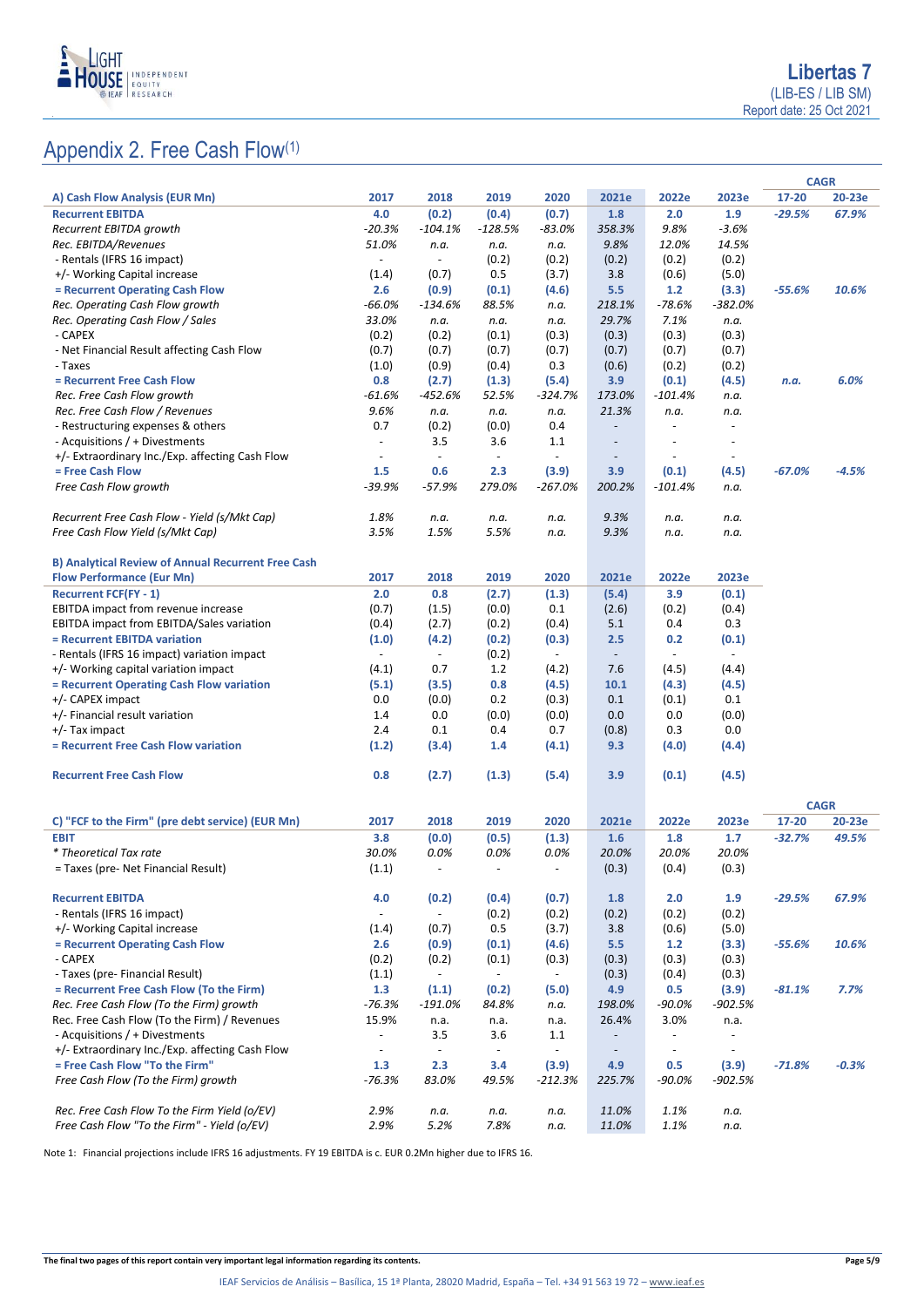

### *Recurrent Free Cash Flow accumulated variation analysis (2016 - 2020)*



### *Recurrent Free Cash Flow accumulated variation analysis (2020 - 2023e)*









## Appendix 3. EV breakdown at the date of this report

|                                      | <b>EUR Mn</b> | <b>Source</b>   |
|--------------------------------------|---------------|-----------------|
| Market Cap                           | 42.5          |                 |
| + Minority Interests                 | ٠             | 9m Results 2021 |
| + Provisions & Other L/T Liabilities |               | 9m Results 2021 |
| + Net financial debt                 | 30.9          | 9m Results 2021 |
| - Financial Investments              | 4.4           | 9m Results 2021 |
| $+/-$ Others <sup>(1)</sup>          | (24.9)        | 9m Results 2021 |
| <b>Enterprise Value (EV)</b>         | 44.1          |                 |

(1) Related to: (i) deferred tax assets and liabilities amounting to EUR 36.7Mn and EUR 13.3Mn, respectively (the net amounts to EUR 23.0Mn) and (ii) the market value of treasury stock (EUR 1,9Mn)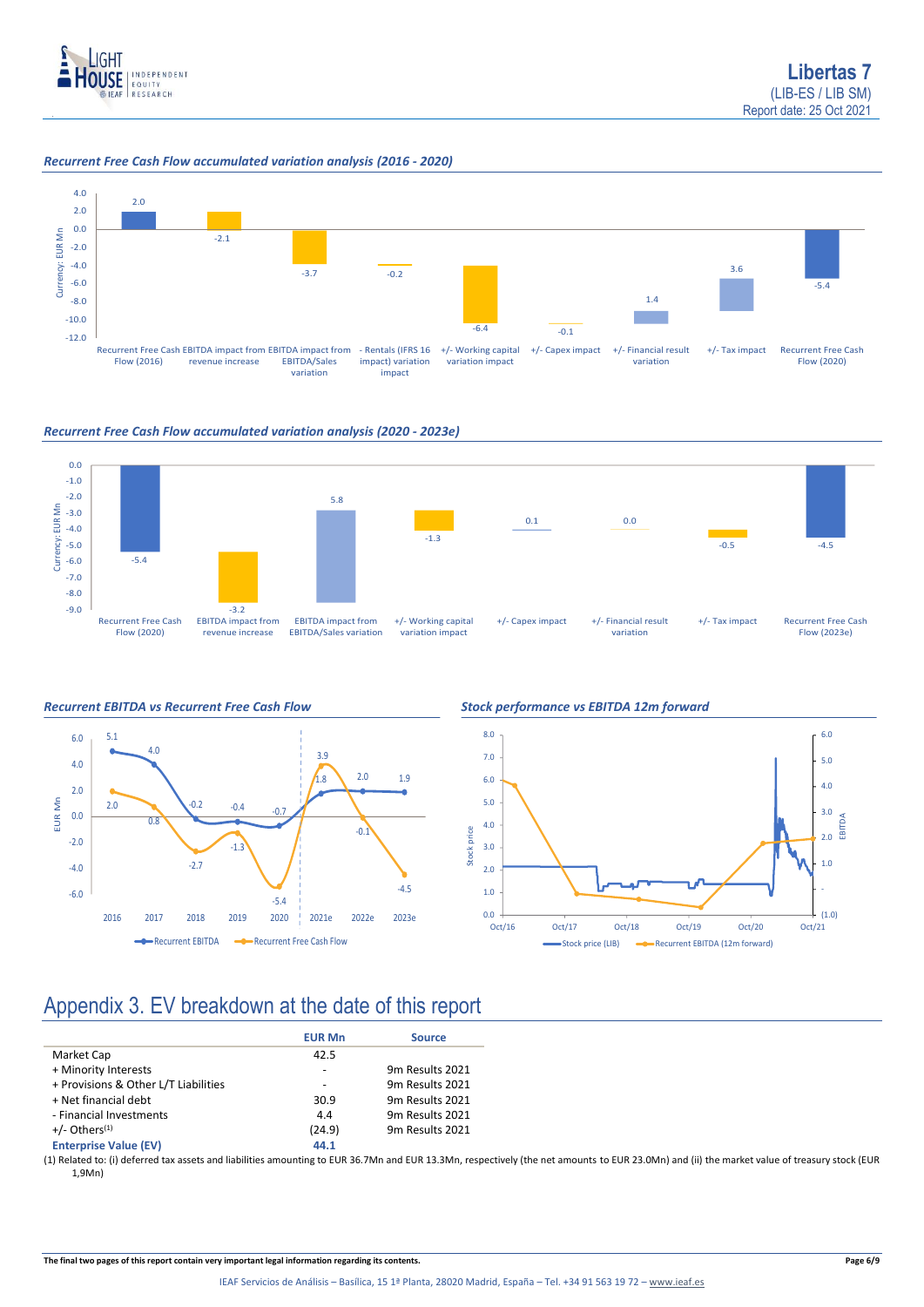

# Appendix 4. Historical performance (1)(2)

| <b>Historical performance</b>   |          |           |          |          |        |          |          |          |           |         |           |        |          |          |           | <b>CAGR</b> |
|---------------------------------|----------|-----------|----------|----------|--------|----------|----------|----------|-----------|---------|-----------|--------|----------|----------|-----------|-------------|
| (EUR Mn)                        | 2010     | 2011      | 2012     | 2013     | 2014   | 2015     | 2016     | 2017     | 2018      | 2019    | 2020      | 2021e  | 2022e    | 2023e    | $10 - 20$ | 20-23e      |
| <b>Total Revenues</b>           | 20.8     | 16.2      | 48.5     | 12.5     | 17.0   | 8.2      | 9.1      | 7.9      | 5.0       | 5.6     | 3.9       | 18.4   | 16.5     | 13.1     | $-15.3%$  | 49.7%       |
| <b>Total Revenues growth</b>    | 36.8%    | $-21.8%$  | 199.1%   | $-74.2%$ | 36.3%  | $-51.9%$ | 11.2%    | $-13.1%$ | $-37.1%$  | 11.4%   | $-29.4%$  | 369.9% | $-10.6%$ | $-20.2%$ |           |             |
| <b>EBITDA</b>                   | 2.4      | 0.8       | (31.6)   | (5.7)    | 9.6    | 3.4      | 4.6      | 3.3      | (0.0)     | (0.4)   | (1.1)     | 1.8    | 2.0      | 1.9      | $-9.3%$   | 55.9%       |
| EBITDA growth                   | 779.9%   | $-68.0%$  | n.a.     | 82.1%    | 268.9% | $-64.2%$ | 34.2%    | $-27.6%$ | $-100.2%$ | n.a.    | $-182.9%$ | 268.7% | 9.8%     | $-3.6%$  |           |             |
| EBITDA/Sales                    | 11.8%    | 4.8%      | n.a.     | n.a.     | 56.1%  | 41.8%    | 50.4%    | 42.0%    | n.a.      | n.a.    | n.a.      | 9.8%   | 12.0%    | 14.5%    |           |             |
| <b>Net Profit</b>               | 0.2      | (77.8)    | (29.5)   | (48.5)   | 0.7    | 1.2      | 0.9      | 0.5      | 0.1       | 1.1     | (3.6)     | 2.3    | 1.0      | 0.9      | $-35.3%$  | 30.8%       |
| Net Profit growth               | $-97.4%$ | n.a.      | 62.1%    | $-64.1%$ | 101.4% | 68.2%    | $-20.7%$ | $-46.0%$ | $-72.5%$  | 669.2%  | $-440.8%$ | 163.3% | $-58.3%$ | $-9.7%$  |           |             |
| Adjusted number shares (Mn)     | 20.9     | 20.9      | 20.9     | 20.9     | 21.1   | 21.1     | 21.1     | 21.1     | 21.1      | 21.1    | 21.1      | 21.9   | 21.9     | 21.9     |           |             |
| EPS (EUR)                       | 0.01     | $-3.73$   | $-1.41$  | $-2.32$  | 0.03   | 0.06     | 0.04     | 0.02     | 0.01      | 0.05    | $-0.17$   | 0.10   | 0.04     | 0.04     | $-35.1%$  | 30.6%       |
| EPS growth                      | $-97.4%$ | n.a.      | 62.0%    | $-64.2%$ | n.a.   | 68.3%    | $-20.7%$ | $-46.0%$ | $-72.5%$  | n.a.    | n.a.      | n.a.   | $-58.3%$ | $-9.7%$  |           |             |
| Ord. EPS (EUR)                  | 0.01     | $-3.73$   | $-1.41$  | $-2.33$  | 0.03   | 0.04     | 0.16     | 0.07     | 0.03      | 0.05    | $-0.17$   | 0.04   | 0.04     | 0.04     | $-34.8%$  | 30.8%       |
| Ord. EPS growth                 | $-97.4%$ | n.a.      | 62.0%    | $-64.7%$ | n.a.   | 19.0%    | n.a.     | $-54.2%$ | $-61.4%$  | 79.3%   | n.a.      | n.a.   | 20.3%    | $-9.7%$  |           |             |
| <b>CAPEX</b>                    | 0.0      | 0.0       | 0.1      | 0.0      | 0.0    | (0.1)    | (0.3)    | (0.2)    | (0.2)     | (0.1)   | (0.3)     | (0.3)  | (0.3)    | (0.3)    |           |             |
| CAPEX/Sales %                   | n.a.     | n.a.      | n.a.     | n.a.     | n.a.   | 1.8%     | 2.9%     | 2.8%     | 4.8%      | 1.3%    | 8.7%      | 1.5%   | 2.0%     | 2.0%     |           |             |
| <b>Free Cash Flow</b>           | (5.3)    | (11.4)    | 47.0     | 10.3     | 17.8   | 3.9      | 2.5      | 1.5      | 0.6       | 2.3     | (3.9)     | 3.9    | (0.1)    | (4.5)    | 2.9%      | $-4.5%$     |
| ND/EBITDA $(x)^{(3)}$           | n.a.     | n.a.      | n.a.     | n.a.     | 4.8x   | 11.9x    | 8.2x     | 10.5x    | n.a.      | n.a.    | n.a.      | 17.0x  | 15.7x    | 18.9x    |           |             |
| P/E(x)                          | n.a.     | n.a.      | n.a.     | n.a.     | 70.3x  | 39.1x    | 49.3x    | 90.9x    | n.a.      | 31.6x   | n.a.      | 18.7x  | 44.7x    | 49.5x    |           |             |
| EV/Sales (x)                    | 18.39x   | 13.71x    | 1.83x    | 1.79x    | 2.78x  | 7.87x    | 6.63x    | 7.53x    | 8.86x     | 8.02x   | 10.56x    | 2.39x  | 2.68x    | 3.35x    |           |             |
| EV/EBITDA $(x)^{(3)}$           | n.a.     | n.a.      | n.a.     | n.a.     | 5.0x   | 18.9x    | 13.2x    | 17.9x    | n.a.      | n.a.    | n.a.      | 24.5x  | 22.3x    | 23.2x    |           |             |
| Absolute performance            | $-10.2%$ | $-60.0\%$ | $-46.3%$ | $-64.9%$ | 135.0% | $-6.4%$  | 0.0%     | $-0.5%$  | $-30.0%$  | 5.3%    | $-12.5%$  | 39.8%  |          |          |           |             |
| Relative performance vs Ibex 35 | 8.8%     | $-54.0%$  | $-43.7%$ | $-71.1%$ | 126.7% | 0.8%     | 2.1%     | $-7.3%$  | $-17.7%$  | $-5.9%$ | 3.5%      | 26.7%  |          |          |           |             |

Note 1: The multiples are historical, calculated based on the price and EV at the end of each year, except (if applicable) in the current year, when multiples would be given at current prices. The absolute and relative behavior corresponds to each exercise (1/1 to 31/12). The source, both historical multiples and the evolution of the price, is Factset.

Note 2: Financial projections include IFRS 16 adjustments. FY 19 EBITDA is c. EUR 0.2Mn higher due to IFRS 16.

Note 3: All ratios and multiples on EBITDA refer to total EBITDA (not to recurrent EBITDA).

## Appendix 5. Main peers 2021e

|                             |                              | <b>Real estate</b> |                                      |                |                |                | <b>Tourism</b>         |                   |                  |         |            |
|-----------------------------|------------------------------|--------------------|--------------------------------------|----------------|----------------|----------------|------------------------|-------------------|------------------|---------|------------|
|                             |                              |                    |                                      |                |                |                | <b>Playa Hotels</b>    | <b>PPHE Hotel</b> | <b>Pierre</b> et |         |            |
|                             | <b>EUR Mn</b>                |                    | Metrovacesa Aedas Homes Neinor Homes |                | Insur          | <b>Average</b> | & Resorts              | Group             | <b>Vacances</b>  | Average | <b>LIB</b> |
|                             | <b>Ticker (Factset)</b>      | MVC-ES             | AEDAS-ES                             | <b>HOME-ES</b> | <b>ISUR-ES</b> |                | PLYA-US                | PPH-GB            | VAC-FR           |         | LIB-ES     |
| <b>Market</b><br>data       | Country                      | Spain              | Spain                                | Spain          | Spain          |                | NetherlandsNetherlands |                   | France           |         | Spain      |
|                             | <b>Market cap</b>            | 1,075.4            | 1,116.3                              | 871.9          | 151.2          |                | 1,183.0                | 679.1             | 96.1             |         | 42.5       |
|                             | <b>Enterprise value (EV)</b> | 1,211.9            | 1,359.5                              | 909.2          | 360.5          |                | 1,938.8                | 1,530.0           | 3,601.5          |         | 44.1       |
|                             | <b>Total Revenues</b>        | 440.1              | 766.4                                | 868.0          | 120.0          |                | 435.7                  | 189.2             | 937.2            |         | 18.4       |
|                             | <b>Total Revenues growth</b> | 197.7%             | 14.1%                                | 51.3%          | 35.2%          | 74.5%          | 85.7%                  | 57.1%             | $-20.0%$         | 41.0%   | 369.9%     |
|                             | 2y CAGR (2021e - 2023e)      | 19.8%              | 15.7%                                | $-3.5%$        | 4.9%           | 9.2%           | 20.3%                  | 52.8%             | 24.6%            | 32.6%   | $-15.5%$   |
|                             | <b>EBITDA</b>                | 41.3               | 147.5                                | 149.7          | 24.0           |                | 66.2                   | 14.7              | n.a.             |         | 1.8        |
|                             | <b>EBITDA</b> growth         | 131.5%             | 15.1%                                | 46.9%          | 292.5%         | 121.5%         | 279.3%                 | 136.4%            | n.a.             | 207.8%  | 268.7%     |
|                             | 2y CAGR (2021e - 2023e)      | 35.5%              | 17.1%                                | $-0.5%$        | 11.8%          | 16.0%          | 63.6%                  | n.a.              | n.a.             | 63.6%   | 2.9%       |
|                             | <b>EBITDA/Revenues</b>       | 9.4%               | 19.2%                                | 17.3%          | 20.0%          | 16.5%          | 15.2%                  | 7.8%              | n.a.             | 11.5%   | 9.8%       |
|                             | <b>EBIT</b>                  | 35.0               | 145.7                                | 146.9          | 21.0           |                | (26.7)                 | (38.0)            | n.a.             |         | 1.6        |
| Basic financial information | <b>EBIT growth</b>           | 126.6%             | 15.6%                                | 50.2%          | 684.2%         | 219.1%         | 77.0%                  | 57.4%             | n.a.             | 67.2%   | 226.1%     |
|                             | 2y CAGR (2021e - 2023e)      | 40.6%              | 17.2%                                | 2.6%           | 13.4%          | 18.4%          | n.a.                   | n.a.              | n.a.             | n.a.    | 3.2%       |
|                             | <b>EBIT/Revenues</b>         | 7.9%               | 19.0%                                | 16.9%          | 17.5%          | 15.3%          | n.a.                   | n.a.              | n.a.             | n.a.    | 8.7%       |
|                             | <b>Net Profit</b>            | 18.4               | 98.3                                 | 104.3          | 10.0           |                | (83.0)                 | (72.7)            | n.a.             |         | 2.3        |
|                             | <b>Net Profit growth</b>     | 111.2%             | 15.5%                                | 48.8%          | $-52.6%$       | 30.7%          | 63.2%                  | 24.8%             | n.a.             | 44.0%   | 163.3%     |
|                             | 2y CAGR (2021e - 2023e)      | 57.6%              | 19.1%                                | 2.6%           | 22.5%          | 25.4%          | 58.7%                  | 53.0%             | n.a.             | 55.9%   | $-38.6%$   |
|                             | <b>CAPEX/Sales %</b>         | 16.4%              | 16.2%                                | 12.5%          | 34.2%          | 19.8%          | 3.9%                   | 44.4%             | n.a.             | 24.1%   | 1.5%       |
|                             | <b>Free Cash Flow</b>        | 57.5               | (36.2)                               | (84.2)         | (4.0)          |                | 79.7                   | (115.5)           | n.a.             |         | 3.9        |
|                             | <b>Net financial debt</b>    | 206.3              | 331.8                                | 409.1          | 208.0          |                | 762.6                  | 742.6             | n.a.             |         | 30.6       |
|                             | ND/EBITDA (x)                | 5.0                | 2.2                                  | 2.7            | 8.7            | 4.7            | 11.5                   | n.a.              | n.a.             | 11.5    | 17.0       |
|                             | Pay-out                      | 476.1%             | 65.8%                                | 43.5%          | 51.7%          | 159.3%         | 0.0%                   | 0.0%              | n.a.             | 0.0%    | 19.2%      |
|                             | P/E(x)                       | 58.4               | 11.2                                 | 8.2            | 15.6           | 23.3           | n.a.                   | n.a.              | n.a.             | n.a.    | 18.7       |
|                             | P/BV(x)                      | 0.5                | 1.0                                  | 0.9            | 1.2            | 0.9            | 2.2                    | 2.2               | n.a.             | 2.2     | 0.5        |
| <b>Multiples and Ratios</b> | <b>EV/Revenues (x)</b>       | 2.8                | 1.8                                  | 1.0            | 3.0            | 2.1            | 4.5                    | 8.1               | 3.8              | 5.5     | 2.4        |
|                             | EV/EBITDA (x)                | 29.3               | 9.2                                  | 6.1            | 15.0           | 14.9           | 29.3                   | n.a.              | n.a.             | 29.3    | 24.5       |
|                             | EV/EBIT (x)                  | 34.7               | 9.3                                  | 6.2            | 17.2           | 16.8           | n.a.                   | n.a.              | n.a.             | n.a.    | 27.6       |
|                             | <b>ROE</b>                   | 0.8                | 9.2                                  | 11.0           | 7.5            | 7.1            | n.a.                   | n.a.              | n.a.             | n.a.    | 2.6        |
|                             | FCF Yield (%)                | 5.4                | n.a.                                 | n.a.           | n.a.           | 5.4            | 6.7                    | n.a.              | n.a.             | 6.7     | 9.3        |
|                             | <b>DPS</b>                   | 0.58               | 1.45                                 | 0.61           | 0.28           | 0.73           | 0.00                   | 0.00              | 0.00             | 0.00    | 0.02       |
|                             | <b>Dvd Yield</b>             | 8.1%               | 6.1%                                 | 5.6%           | 3.5%           | 5.8%           | 0.0%                   | 0.0%              | 0.0%             | 0.0%    | 1.0%       |

Note 1: Financial data, multiples and ratios based on market consensus (Factset). In the case of the company analyzed, own estimates (Lighthouse).

Note 2: All ratios and multiples on EBITDA refer to total EBITDA (not to recurrent EBITDA).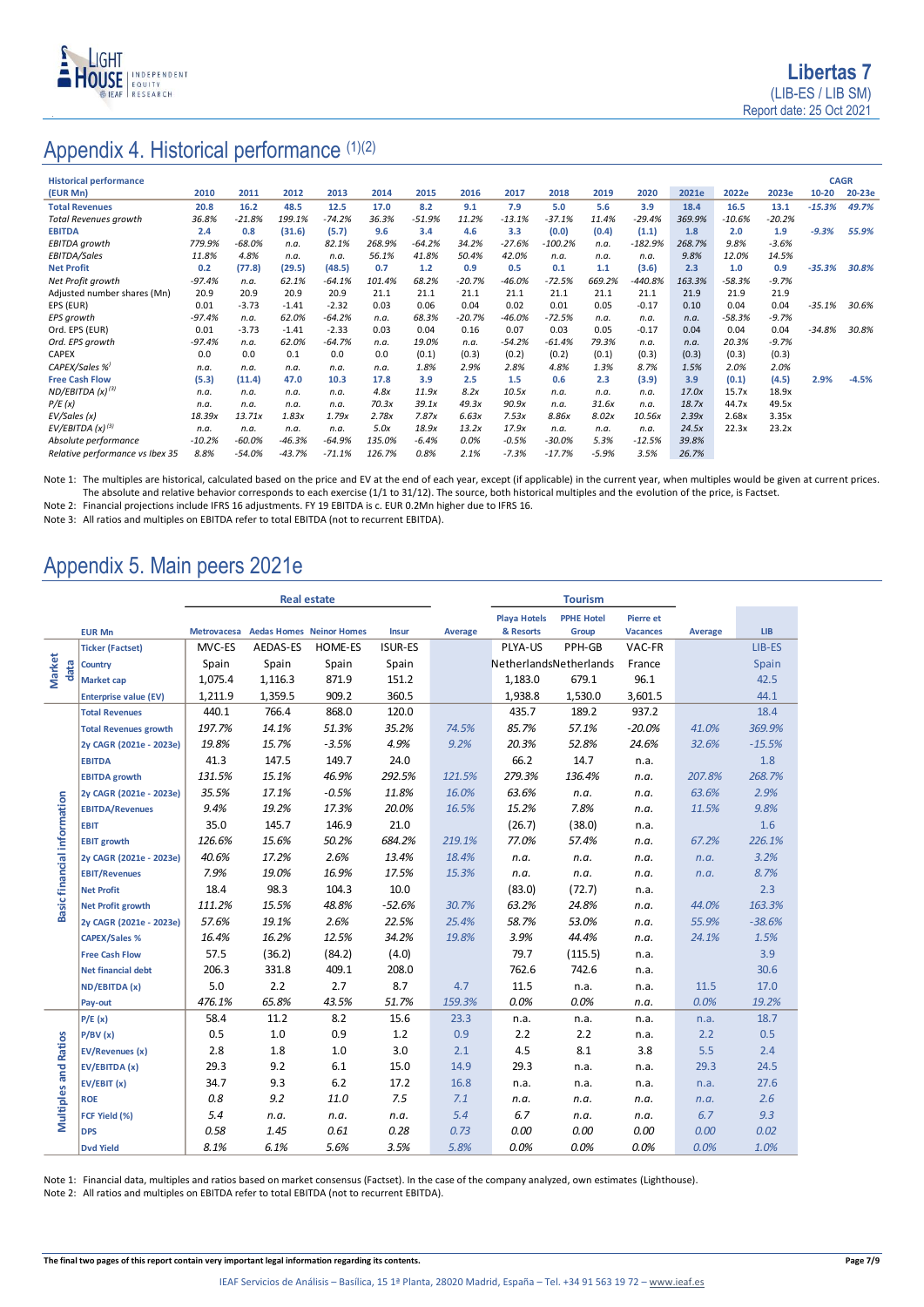

# IMPORTANT LEGAL INFORMATION REGARDING THIS REPORT

### **LIGHTHOUSE**

Lighthouse is a project of IEAF Servicios de Análisis S.L.U. Lighthouse is a research project funded by Bolsas y Mercados Españoles S.A. Lighthouse aims to improve the research coverage of the "orphan stocks" of the Spanish market: those which lack real and continuous research coverage. Lighthouse reports will not include valuation and target price. Lighthouse does not seek to provide investment advice to any natural or legal person. For this reason, Lighthouse will not provide a valuation, target price or investment recommendation for any of the securities analysed.

IEAF Servicios de Análisis S.L.U. is a Spanish company whose corporate purpose is:

1<sup>o</sup>) To provide information and financial analysis regarding securities issued by any class of legal person traded on official secondary markets, and specifically those securities which are not the object of the recurrent provision of information and analysis by financial analysts who participate in the markets.

2º) To publicise and update the aforementioned financial reports and analysis, in addition to the monitoring and following of the securities on which the information and analysis is provided.

3º) To prepare studies and projects aimed at proposing and implementing measures to improve the information and financial analysis of securities traded on official secondary markets.

IEAF Servicios de Análisis S.L.U. is a company whose sole shareholder is the Instituto Español de Analistas Financieros (IEAF), a professional, not for profit association.

### **DISCLAIMER**

The Instituto Español de Analistas Financieros (IEAF) hereby certifies that the analyst of IEAF Servicios de Análisis S.L.U. whose name figures as the author of this report, expresses views that reflect their personal and independent opinion of the company analysed without these implying, either directly or indirectly, a personalised recommendation of the company analysed for purposes of providing investment advice. This report is based on the preparation of detailed financial projections from information available to the public and following traditional fundamental research methodology (i.e. it is not a technical or quantitative analysis report). For the analysis methodology used in the preparation of this report, please contact the analyst directly; contact details are included on the front page of this report.

The report includes basic information regarding the main parameters to be used by an investor when making their own valuation (whether by discounted cash flows or multiples). These parameters are the personal opinion or estimate of the analyst. The person receiving this report should use their own judgement when using these parameters and should consider them as another element in their decision-making process in respect of investment. These parameters do not represent a personalised investment recommendation.

### **Rules governing confidentiality and conflicts of interest**

None of the following rules governing confidentiality and conflicts of interest (12) is applicable to this report:

1. This report is non-independent research as it has been commissioned by the company analysed (issuer).

2. In the last 12 months, the Instituto Español de Analistas Financieros or its subsidiary, IEAF Servicios de Análisis S.L.U., has had Investment Banking mandates or has managed or comanaged a public offering of the securities of the issuer, or has received compensation from said issuer for Investment Banking services, that exclude brokerage services for prepaid fees.

3. In the next 6 months, the Instituto Español de Analistas Financieros or its subsidiary, IEAF Servicios de Análisis S.L.U., expects to receive or intends to obtain compensation for Investment Banking services provided to this company that exclude brokerage services for prepaid fees.

4. The Investment Analyst or a member of the Research Department or a member of their household has a long position in the shares or derivatives of the corresponding issuer.

5. The Investment Analyst or a member of the Research Department or a member of their household has a short position in the shares or derivatives of the corresponding issuer.

6. At the date of publication, the Instituto Español de Analistas Financieros or its subsidiary, IEAF Servicios de Análisis S.L.U. held a long position of over 0.5% of the issuer's capital.

7. At the date of publication, the Instituto Español de Analistas Financieros or its subsidiary, IEAF Servicios de Análisis S.L.U. held a short position of over 0.5% of the issuer's capital.

8. At the end of the month immediately prior to the publication of this report, or of the previous month if the report is published in the ten days following the end of the month, the company analysed (the issuer) or any of its subsidiaries held 5% or more of any class of equity security of the Instituto Español de Analistas Financieros or its subsidiary, IEAF Servicios de Análisis S.L.U.

9. A senior director or officer of the Instituto Español de Analistas Financieros or its subsidiary, IEAF Servicios de Análisis S.L.U., or a member of their department is a director, officer, advisor or member of the Board of Directors of the issuer and/or one of its subsidiaries.

10. The Instituto Español de Analistas Financieros or its subsidiary, IEAF Servicios de Análisis S.L.U., acts as broker for the Issuer for the corresponding prepaid fees.

11. The contents of this report related to the financial analysis, financial projections, valuation, investment summary and opinion of the analyst have been reviewed by the issuer prior to its publication.

12. The issuer has made changes to the contents of this report prior to its distribution.

The Investment Analysts who have prepared this Investment Analysis are employees of IEAF Servicios de Análisis S.L.U. These analysts have received (or will receive) compensation according to the general earnings of IEAF Servicios de Análisis S.L.U. To obtain a copy of the Code of Conduct of IEAF Servicios de Análisis S.L.U. (in respect of the Management of Conflicts of Interest in the research department), please use the e-mail address secretaria@ieaf.es or consult the contents of this Code at [www.ieaf.es.](https://www.ieaf.es/images/IEAF/LIGHTHOUSE/IEAF_LIGHTHOUSE_CodigoDeConducta.pdf) 

IEAF Servicios de Análisis S.L.U. is compensated by Bolsas y Mercados Españoles, S.A. for the preparation of this report. This report should be considered as just another element in the taking of investment decisions.

### **A report issued by IEAF servicios de análisis S.L.U.**

All rights reserved. The unauthorised use or distribution of this report is prohibited. This document has been prepared and distributed, according to the provisions of the MiFID II by IEAF Servicios de Análisis S.L.U. Its corporate activity is regulated by the CNMV (the Spanish Securities Exchange Commission). The information and opinions expressed in this document do not represent nor are they intended to represent an offer or a solicitation to buy or sell the securities (in other words, the securities mentioned in this report and related warrants, options, rights or interests). The information and opinions contained in this document are based upon information available to the public and have been obtained from sources believed to be reliable by IEAF Servicios de Análisis S.L.U., but no guarantee is given regarding their accuracy or completeness. All comments and estimates reflect solely the opinion of IEAF Servicios de Análisis S.L.U. and do not offer any implicit or explicit guarantee. All the opinions expressed are subject to change without prior warning. This document does not take into account the specific investment objectives, financial position, risk profile or other specific aspects of the person who receives this document, and accordingly they should exercise their own judgement in this respect. Neither the Instituto Español de Analistas Financieros nor its subsidiary, IEAF Servicios de Análisis S.L.U., assumes any responsibility for direct or indirect losses arising from the use of the published research, except in the event of negligent conduct by IEAF Servicios de Análisis S.L.U. The information contained in this report is approved for distribution to professional clients, eligible counterparties and professional advisers, but not for distribution to private individuals or retail clients. Its reproduction, distribution or